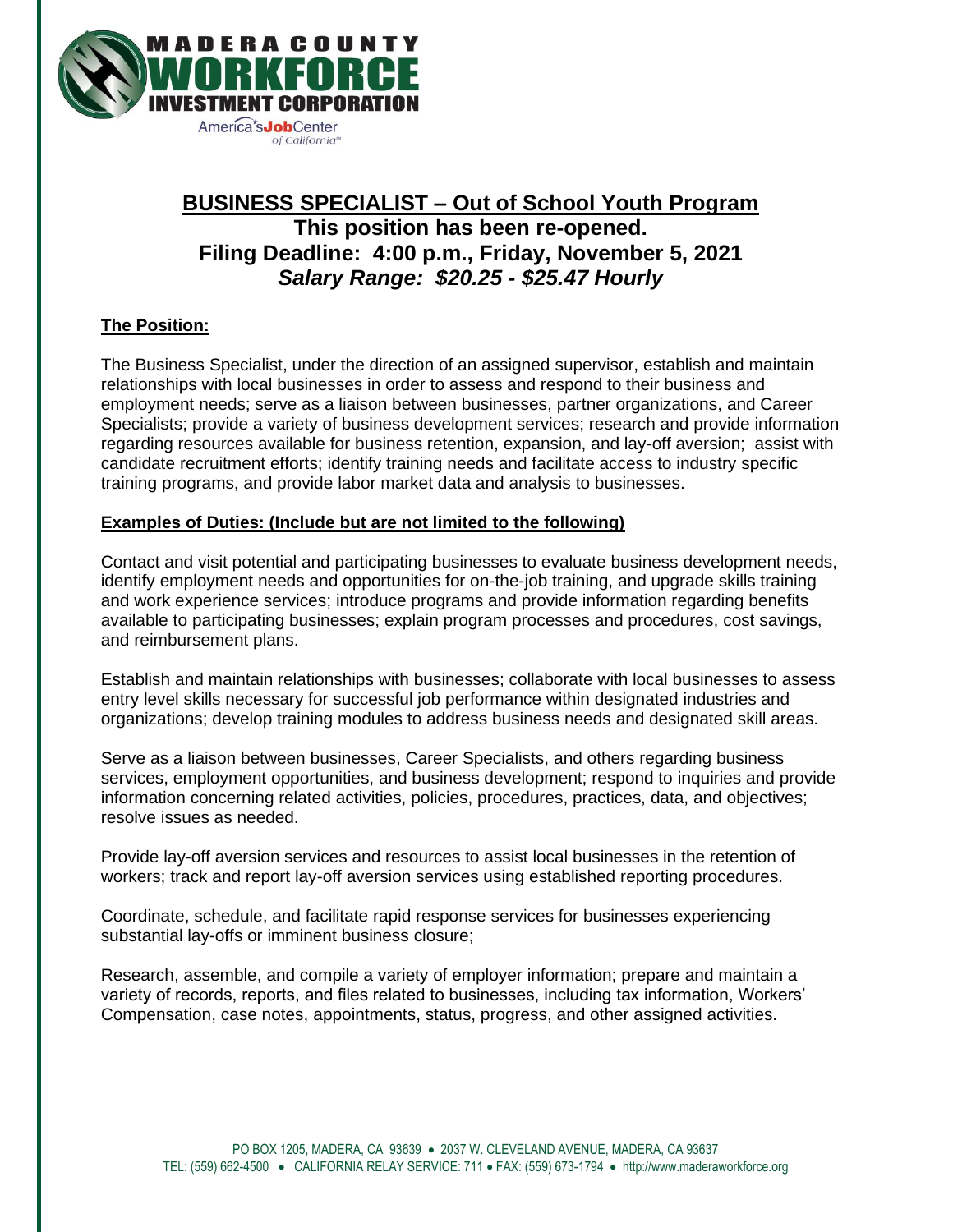#### **Qualifications:**

Five years of progressively responsible experience working in employment and training programs, sales and marketing, job development or a related occupation.

OR

Associate's degree in sociology, business, marketing, Human Resources or a closely related field and 3 years of progressively responsible experience working in employment and training programs, sales and marketing, job development or a related occupation.

Preferred: Bachelor's degree or higher in sociology, business, marketing, Human Resources or a closely related field and one year of experience work in employment and training programs, sales and marketing, job development or a related occupation.

A valid California driver's license is required.

#### **Required Application Materials:**

To be considered, applicants must submit:

- Application Cover Letter
- Completed Workforce Investment Corporation Application Form
- Current Resume
- A Minimum of Two Professional Reference Letters (dated within 60 days of the date of your application submission)

Application materials are available from:

**Maiknue Vang, Deputy Director/EO Officer Madera County Workforce Investment Corporation 2037 West Cleveland Avenue Madera, CA 93637 (559)662-4503**

**A CalJOBs application cannot be substituted for the Madera County Workforce Investment Corporation application form. Application materials may be mailed, hand-delivered, or emailed and must be received prior to 4:00 p.m., Friday, November 5, 2021, to be considered. Completed applications should be submitted to the individual and address above. If emailing your application materials, please send them to HR@maderaworkforce.org.**

Complete application packages received by the deadline will be screened against the position qualifications. Only the most qualified applicants, based on the information provided in the application package, will be invited to participant in the oral panel interview (date to be determined).

The Madera County Workforce Investment Corporation is an equal opportunity employer. All qualified individuals are encouraged to apply. Auxiliary aids and services are available, upon request, to individuals with disabilities.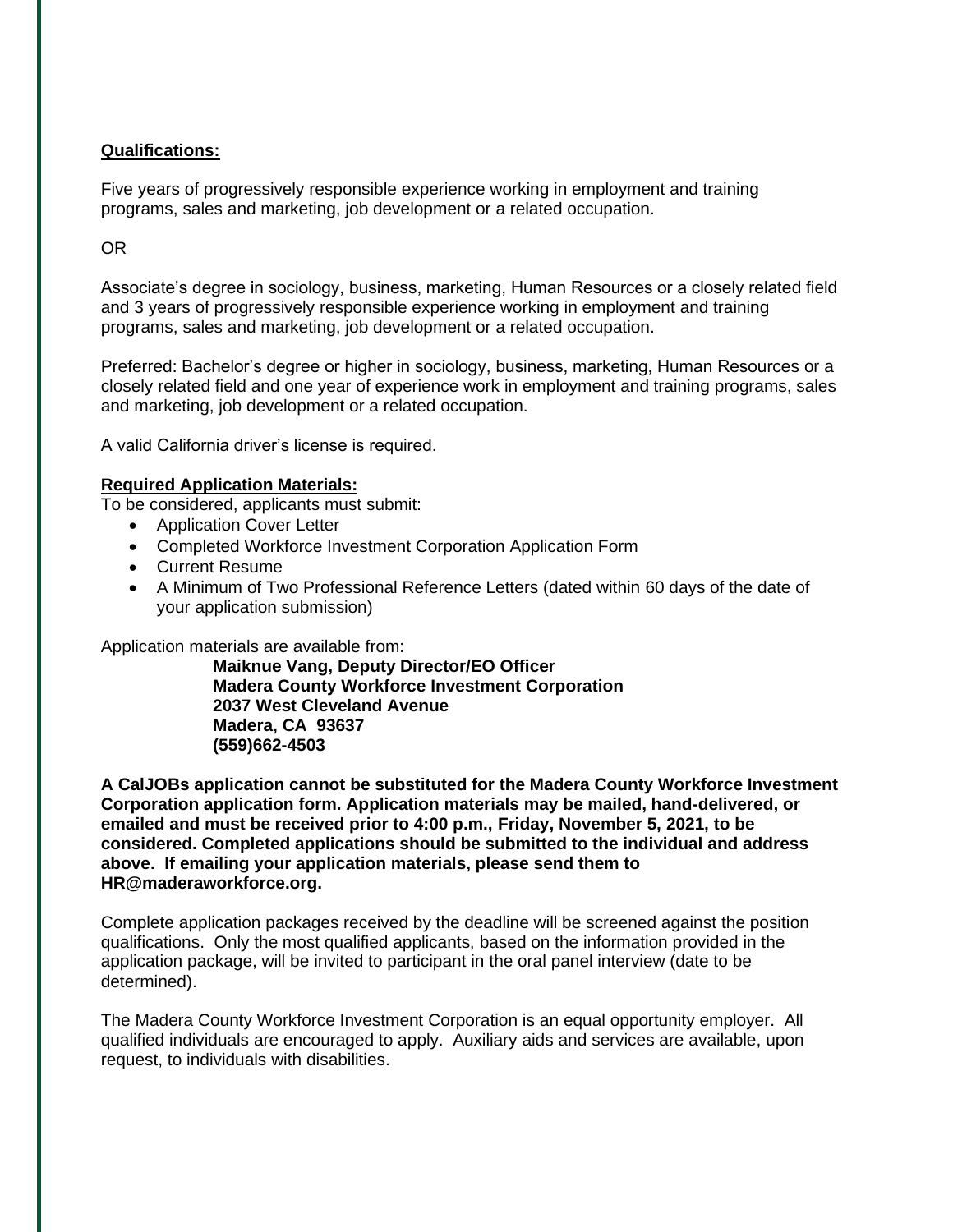

## **JOB TITLE: BUSINESS SPECIALIST**

## **SUMMARY:**

Under the direction of an assigned supervisor, establish and maintain relationships with local businesses in order to assess and respond to their business and employment needs; serve as a liaison between businesses, partner organizations, and Career Specialists; provide a variety of business development services; research and provide information regarding resources available for business retention, expansion, and lay-off aversion; assist with candidate recruitment efforts; identify training needs and facilitate access to industry specific training programs, and provide labor market data and analysis to businesses.

## **REPRESENTATIVE DUTIES:**

### **ESSENTIAL DUTIES:**

Contact and visit potential and participating businesses to evaluate business development needs, identify employment needs and opportunities for on-the-job training, and upgrade skills training and work experience services; introduce programs and provide information regarding benefits available to participating businesses; explain program processes and procedures, cost savings, and reimbursement plans.

Establish and maintain relationships with businesses; collaborate with local businesses to assess entry level skills necessary for successful job performance within designated industries and organizations; develop training modules to address business needs and designated skill areas.

Serve as a liaison between businesses, Career Specialists, and others regarding business services, employment opportunities, and business development; respond to inquiries and provide information concerning related activities, policies, procedures, practices, data, and objectives; resolve issues as needed.

Provide lay-off aversion services and resources to assist local businesses in the retention of workers; track and report lay-off aversion services using established reporting procedures.

Coordinate, schedule, and facilitate rapid response services for businesses experiencing substantial lay-offs or imminent business closure;

Research, assemble, and compile a variety of employer information; prepare and maintain a variety of records, reports, and files related to businesses, , including tax information, Workers' Compensation, case notes, appointments, status, progress, and other assigned activities.

Research labor market supply and demand using linked web sites; receive and post job opening information from existing and new businesses; provide and screen applications for businesses;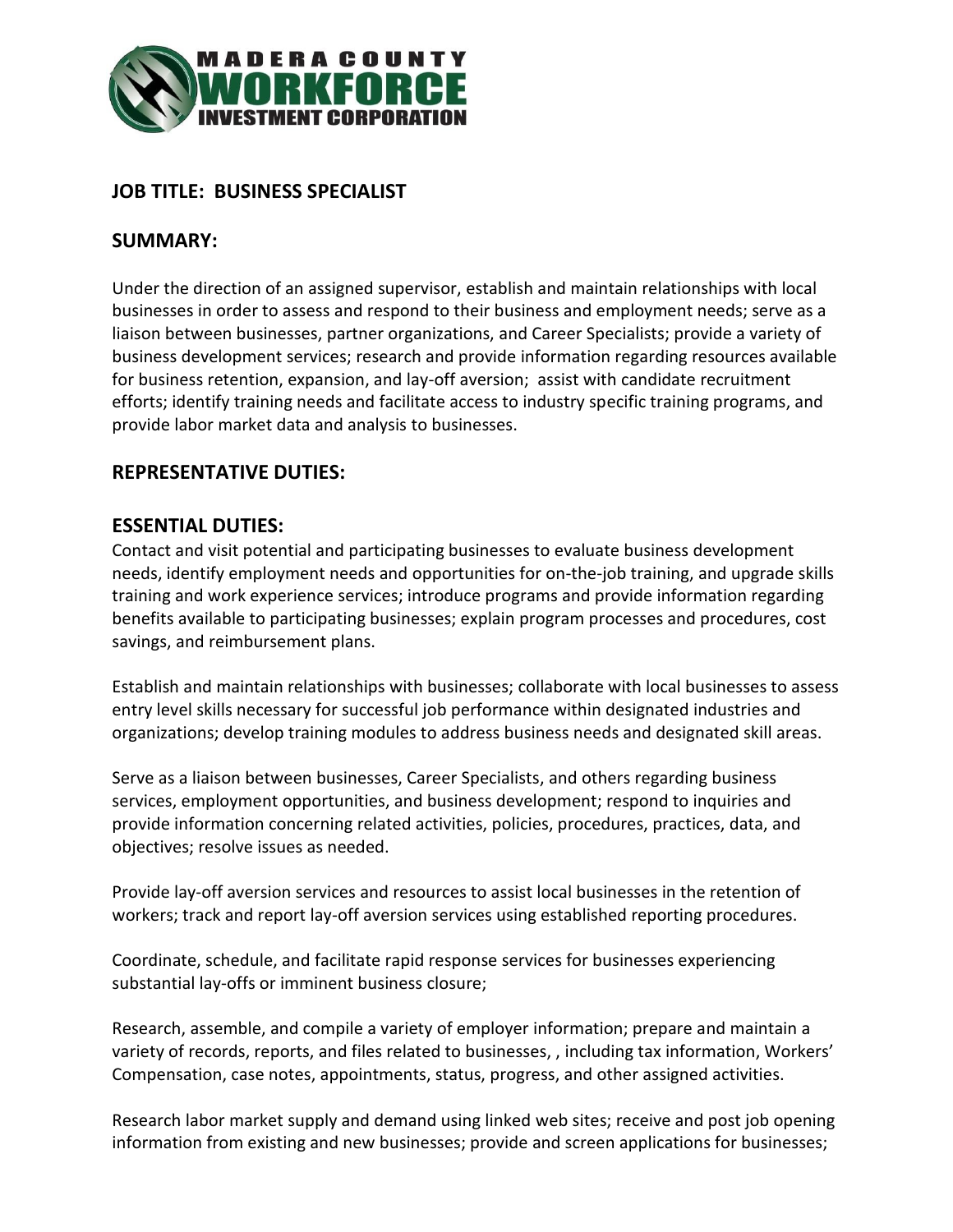forward job seeker resumes to businesses; arrange interviews and visits with businesses including screening, scheduling, and monitoring.

Coordinate with Career Specialists for the administration of tests to job seekers in accordance with employer needs; review results with Career Specialists and businesses.

Coordinate with Career Specialists to interview job seekers and determine suitability for current job openings; recruit potential employees for businesses and refer job seekers to businesses; follow up with businesses to obtain information on new hires.

Assist businesses in developing contract terms; develop OJT agreements by establishing elements of training and negotiating wages; negotiate specific training elements to assure business needs are being met and contract compliance with pertinent laws, regulations, and guidelines; review agreements with Career Specialists.

Assist with the enhancement of various programs by publicizing, promoting, and providing information related to business services and benefits, including cost-savings and incentives associated with various programs; utilize appropriate community resources; assist with the planning and organization of seminars related to business development.

Provide technical assistance and resources to participating and potential businesses and agencies to facilitate compliance with established regulations and goals and maintain eligibility.

Prepare, update, and distribute a variety of marketing, promotional, and informational materials such as brochures, pamphlets, and flyers.

Process, prepare, distribute, collect, and verify a variety of documents such as forms, applications, vouchers, certificates, letters, supportive service requests, payment requests, routing slips, and invoices; review materials to assure accuracy and completeness.

Operate a variety of office equipment including a copier, fax machine, typewriter, computer, and assigned software; utilize various audio-visual devices for presentations; drive a vehicle to conduct work.

Schedule, attend, and participate in various appointments, orientations, conferences, workshops, and meetings; present materials and information; recruit businesses for workshops; coordinate, conduct, and recruit for job fairs and workshops; attend plant tours as needed.

Attend a variety of events such as job fairs, community presentations, outreach events, Chamber mixers and events, hiring fairs, and other activities.

Administer surveys to collect business demographics and satisfaction. Interpret results to improve business engagement.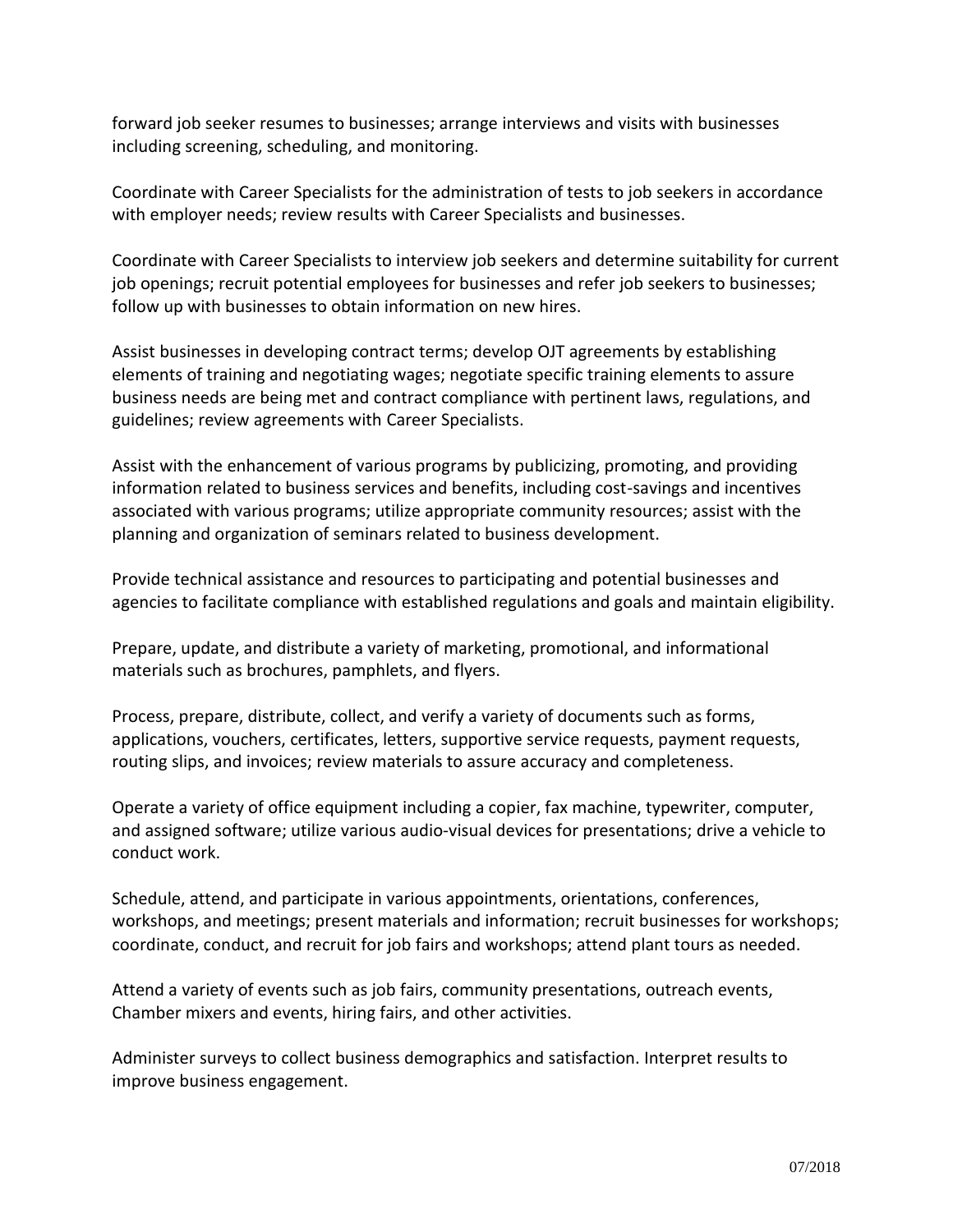## **OTHER DUTIES:**

Perform a variety of clerical and administrative functions in support of business services;

Provide assistance to job seekers as it relates to special projects.

Research, assemble, and compile a variety of employer information; prepare and maintain a variety of records, and files related to businesses;

Provide program-specific information to employers regarding available services and eligibility requirements;

Prepare, update, and distribute a variety of marketing, promotional, and informational materials such as brochures, pamphlets, and flyers.

Communicate with various outside agencies to exchange information regarding programs and services.

**This job description is only a summary of typical functions, and is not an exhaustive or comprehensive list of all possible job responsibilities, tasks, and duties. The duties, tasks, and responsibilities may differ from the above job descriptions, and other duties, as assigned, may be part of the job.**

### **KNOWLEDGE AND ABILITIES:**

**To perform this job successfully, an individual must be able to perform each essential duty satisfactorily. The requirements listed below are representative of the knowledge, skill, and/ or ability required. Reasonable accommodations may be made to enable individuals with disabilities to perform the essential functions.**

### **KNOWLEDGE OF:**

- Standard and accepted one-on-one interviewing methods, techniques, and practices.
- Available business development services, resources, incentive programs, and cost-saving methods.
- Pertinent Federal and State regulations and guidelines governing programs and funding.
- Marketing, job development, placement, follow-up, and retention techniques.
- Available community resources and services.
- Federal and State job placement requirements and labor laws, and work permit requirements.
- Local and regional labor market and related demographics.
- Occupational resources related to analyzing required qualifications and identifying training needs.
- Principles and techniques of effective communication, public relations, and sales or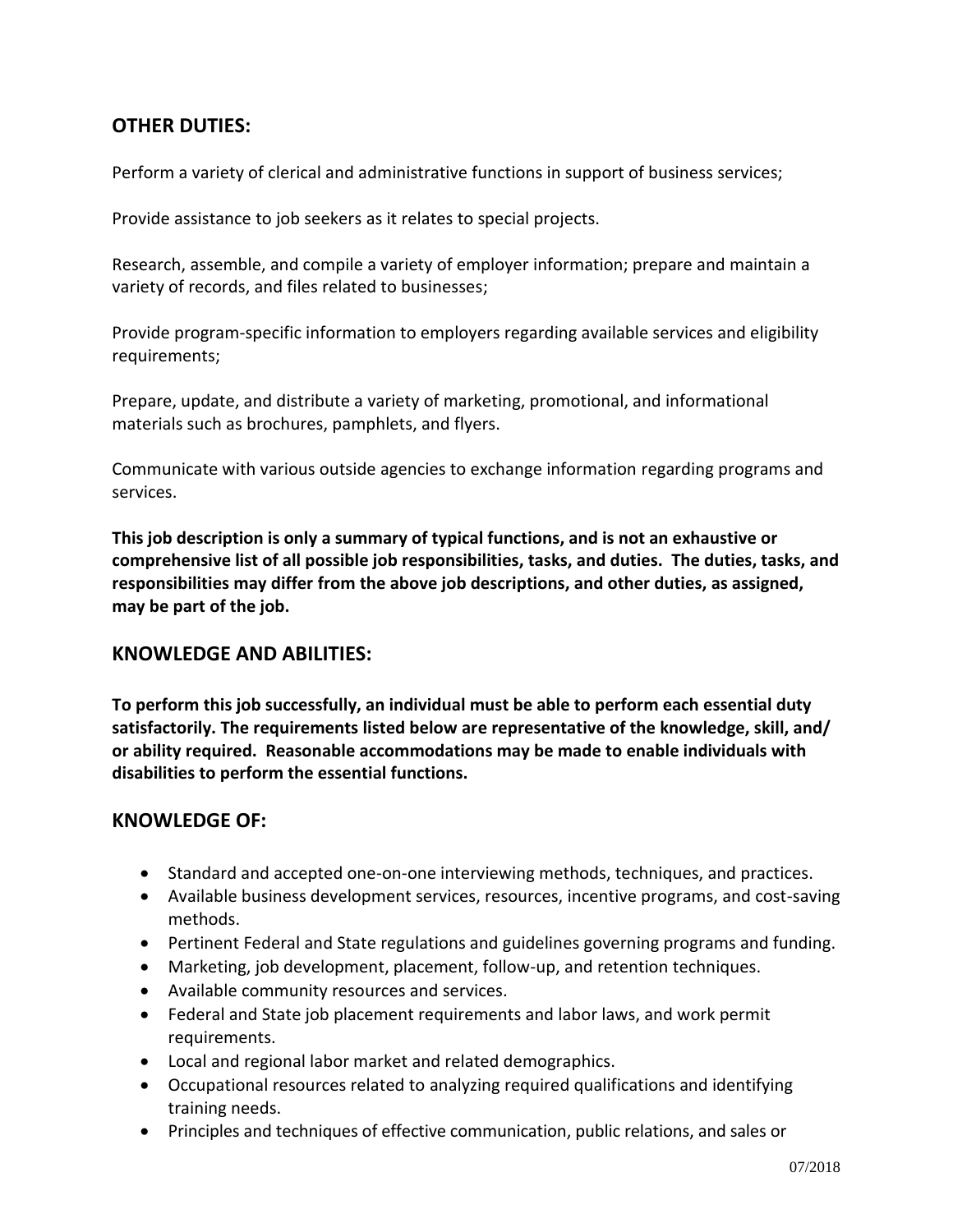marketing.

- Correct English usage, grammar, spelling, punctuation and vocabulary.
- Human Resources processes and procedures related to hiring and training.
- Varying needs of diverse populations related to academic, socioeconomic, cultural, disability, and ethnic backgrounds; effective career counseling and case management methods.
- Interpersonal skills using tact, patience, and courtesy.
- Basic public speaking techniques.
- Recordkeeping and report preparation techniques.
- Microsoft Office Software (Word, Outlook, Excel, Publisher, PowerPoint) or similar programs
- Web based programs

## **ABILITY TO:**

- Communicate effectively both orally and in writing.
- Prepare and deliver oral presentations.
- Develop jobs and employment opportunities through the local labor market and establish relationships with businesses in order to assess and respond to their business needs.
- Serve as a liaison between businesses and Career Specialists.
- Establish an understanding of available career and vocational opportunities.
- Establish and maintain cooperative and effective working relationships with others.
- Compile and verify data and prepare and maintain records and reports.
- Perform mathematical calculations including addition, subtraction, multiplication and division accurately.
- Maintain current knowledge of program rules, regulations, requirements, and restrictions.
- Organize and prioritize a variety of diverse tasks in an effective and timely manner.
- Operate a variety of office equipment including a computer and assigned software.
- Read, write, translate and interpret English and a designated second language as assigned by the position.
- Maintain punctuality and meet schedules and time lines.
- Work independently with little direction.

## **EDUCATION AND EXPERIENCE:**

Five years of progressively responsible experience working in employment and training programs, sales and marketing, job development or a related occupation.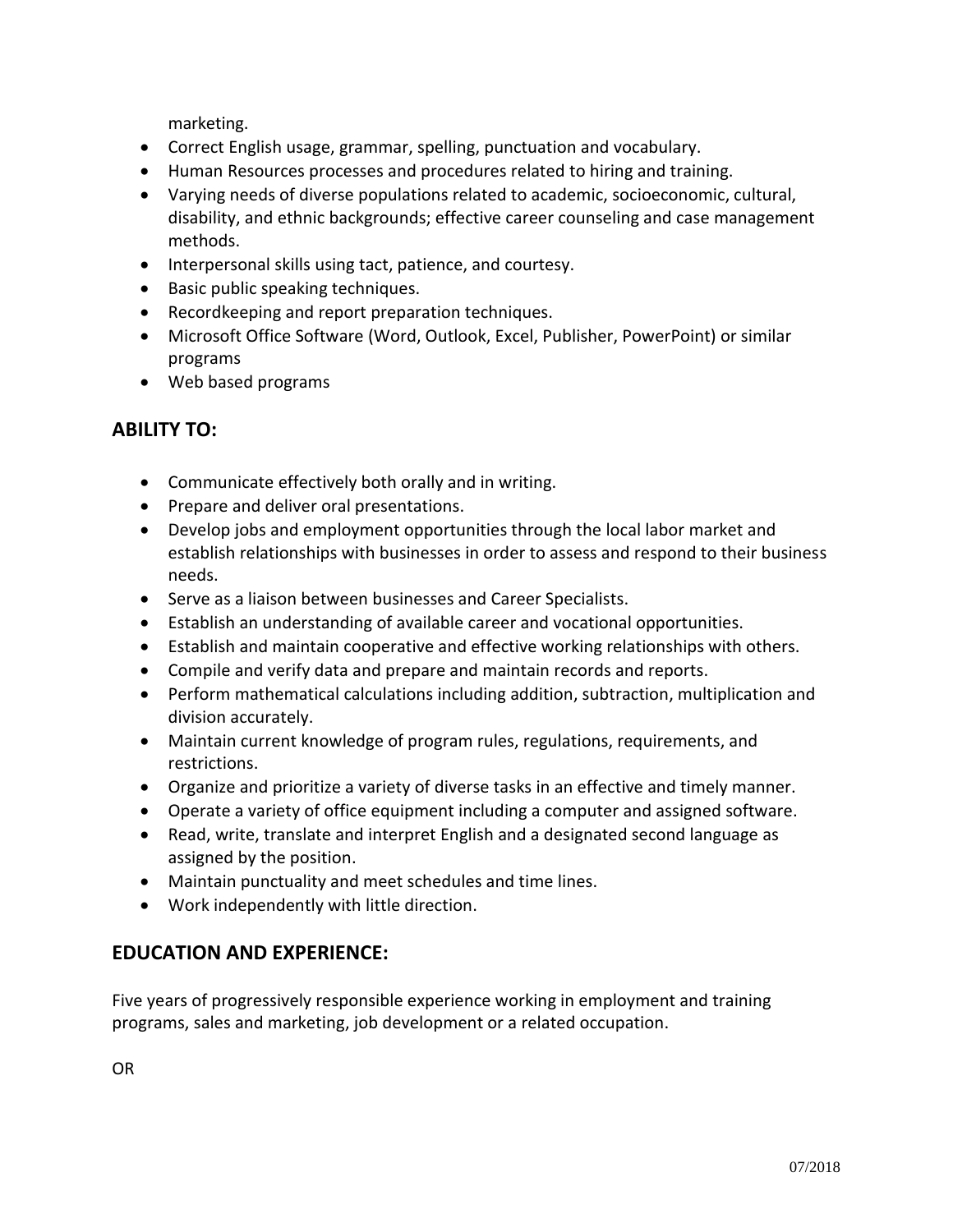Associate's degree in sociology, business, marketing, Human Resources or a closely related field and 3 years of progressively responsible experience working in employment and training programs, sales and marketing, job development or a related occupation.

Preferred: Bachelor's degree or higher in sociology, business, marketing, Human Resources or a closely related field and one year of experience work in employment and training programs, sales and marketing, job development or a related occupation.

## **LICENSES AND OTHER REQUIREMENTS:**

Valid California driver's license.

### **WORKING CONDITIONS:**

**The physical demands and work environment characteristics described here are representative of those an employee will encounter when performing the essential functions of this job. Reasonable accommodations may be made to enable individuals with disabilities to perform the essential functions.**

### **ENVIRONMENT:**

Indoor office environment. Travel both within and outside of the County for employment purposes. Participation at outdoor community events.

## **PHYSICAL DEMANDS:**

Communicating to exchange information in person or on the telephone. Sitting, standing, or walking for extended periods of time. Operate a computer and effectively utilize a variety of software and on-line tools. Reading a variety of materials. Reaching with hands and arms or bending at the waist to retrieve documents/files. Lifting or carrying up to 10 lbs.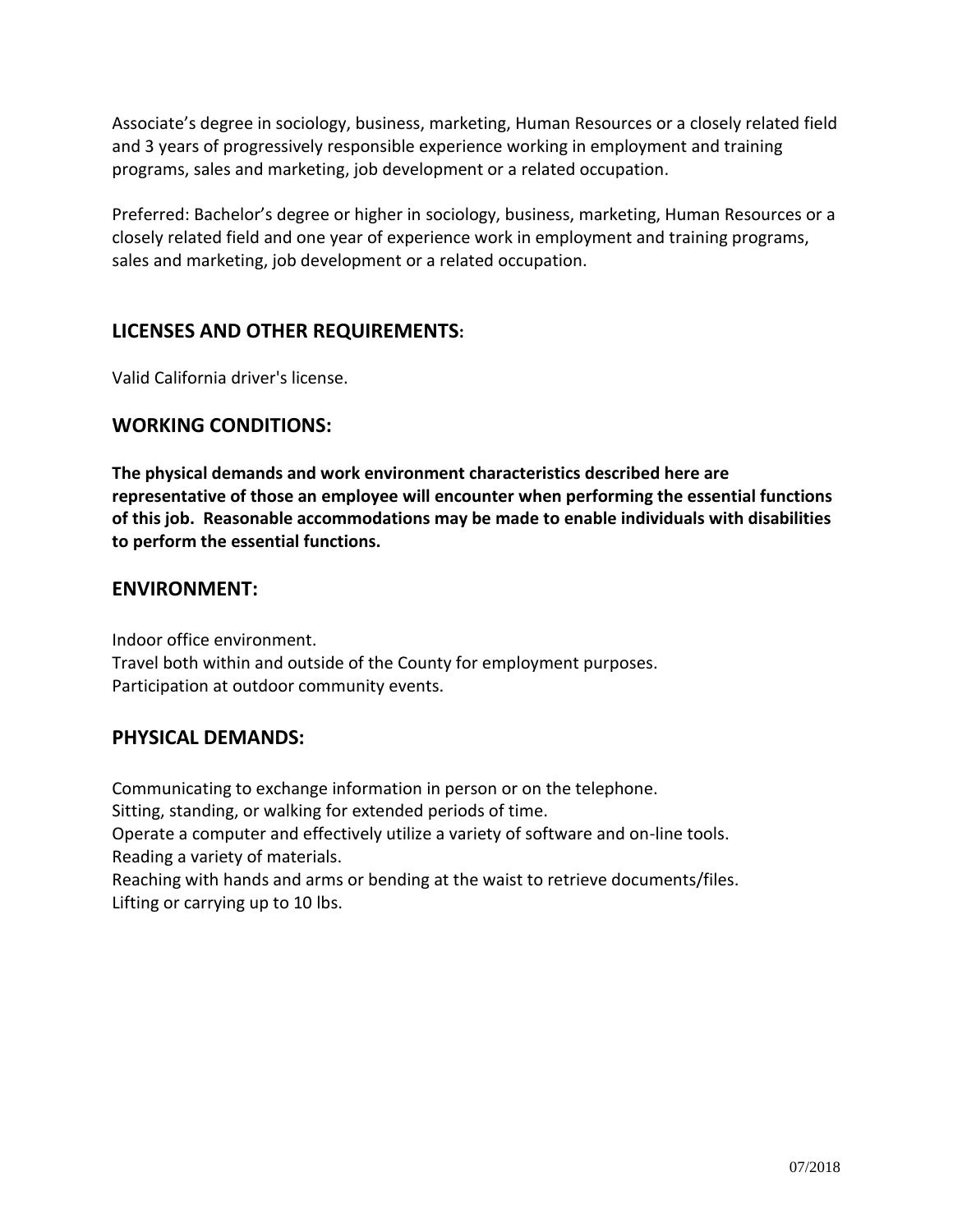# **MCWIC APPLICATION FOR EMPLOYMENT**

All applicants are considered for all positions without regard to race, color, creed, religion, sex, national origin, citizenship status, ancestry, age, marital status, veteran status, physical or mental disability, pregnancy, medical condition, sexual orientation, sex stereotyping, transgender status, gender identity, gender expression or any other legally protected status. By completing this application, you are seeking to join a team of hardworking professionals dedicated to consistently delivering outstanding service to our customers and contributing to the financial success of the company, its clients, and its employees. Equal access to programs, services and employment is available to all qualified persons. Those applicants requiring accommodation to complete the application and/or interview process should contact a management representative.

| (Please Print) |                   | Date of Application: ________ |             |  |
|----------------|-------------------|-------------------------------|-------------|--|
| Last Name      | <b>First Name</b> |                               | Middle Name |  |
| Address        | City              | <b>State</b>                  | Zip Code    |  |
| E-mail Address |                   | Nickname                      |             |  |

Telephone Number(s)

## **EMPLOYMENT EXPERIENCE**

Please list the names of your present or previous employers in chronological order with present or last employer listed first. Be sure to account for full periods of time including military service and any period of unemployment. If self-employed, give firm name and supply business references. [Add additional page if necessary]

| Name and Address                | Dates Employed     |                  | Supervisor and                            | Job Title and |                    |  |
|---------------------------------|--------------------|------------------|-------------------------------------------|---------------|--------------------|--|
| of Employer                     | From<br>Month/Year | To<br>Month/Year | Telephone Number                          | <b>Duties</b> | Reason for Leaving |  |
|                                 |                    |                  |                                           |               |                    |  |
|                                 |                    |                  |                                           |               |                    |  |
|                                 |                    |                  | May we Contact<br>$\Box$ No<br>$\Box$ Yes |               |                    |  |
| Name and Address<br>of Employer | Dates Employed     |                  | Supervisor and                            | Job Title and |                    |  |
|                                 | From<br>Month/Year | To<br>Month/Year | Telephone Number                          | <b>Duties</b> | Reason for Leaving |  |
|                                 |                    |                  |                                           |               |                    |  |
|                                 |                    |                  |                                           |               |                    |  |
|                                 |                    |                  | May we Contact<br>$\Box$ No<br>$\Box$ Yes |               |                    |  |
| Name and Address                | Dates Employed     |                  | Supervisor and                            | Job Title and |                    |  |
| of Employer                     | From<br>Month/Year | To<br>Month/Year | Telephone Number                          | <b>Duties</b> | Reason for Leaving |  |
|                                 |                    |                  |                                           |               |                    |  |
|                                 |                    |                  |                                           |               |                    |  |
|                                 |                    |                  | May we Contact<br>$\Box$ No<br>$\Box$ Yes |               |                    |  |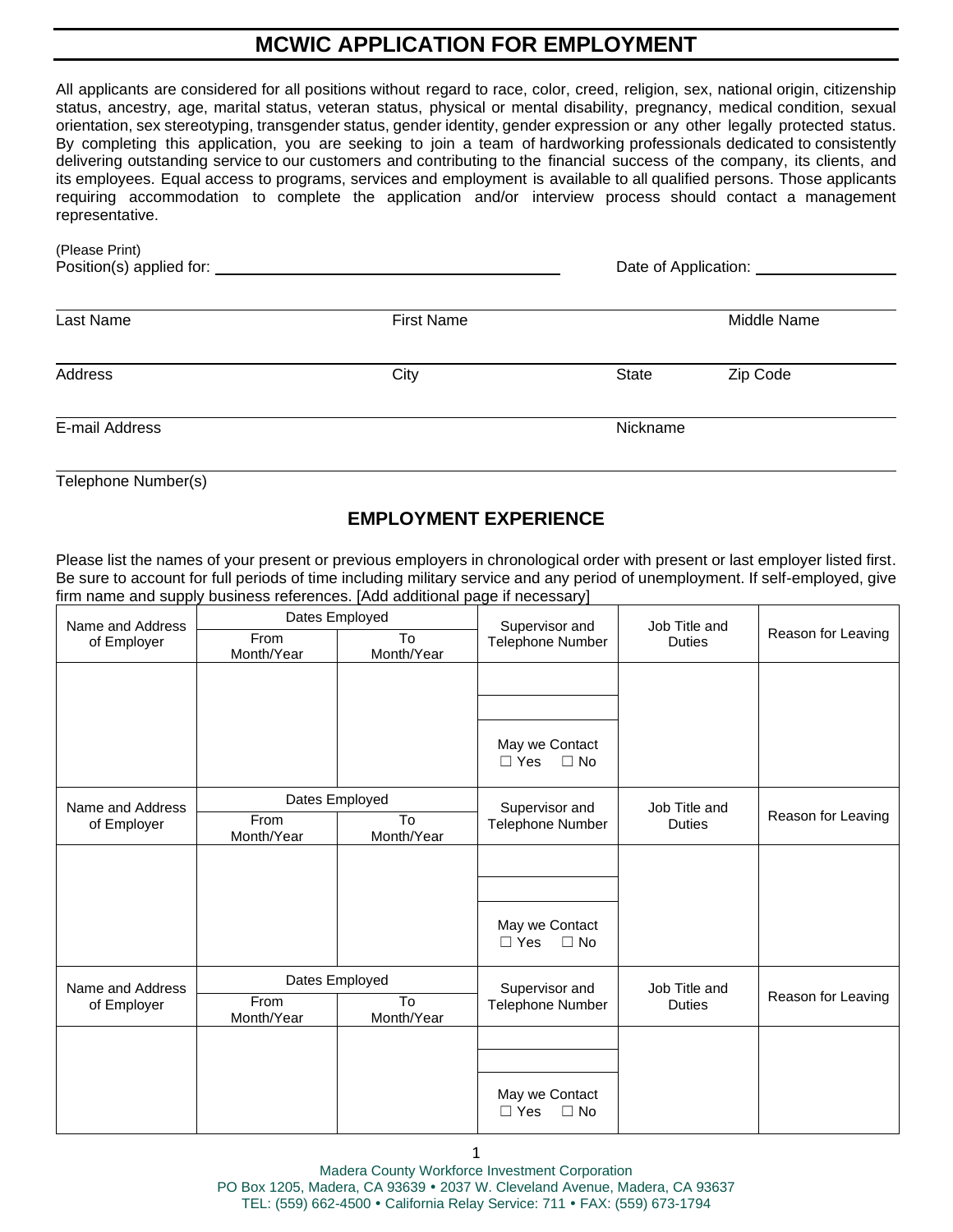If yes, please explain:

Please explain any gaps in your employment history:

Please list any other experience, job related skills, additional languages, or other qualifications that you believe should be considered in evaluating your qualifications for employment:

### **EDUCATION**

Please describe your educational background in the table provided below.

| <b>School Name</b>          | Years                | Diploma/Degree | Describe                    | Describe Specialized Training,                                |  |
|-----------------------------|----------------------|----------------|-----------------------------|---------------------------------------------------------------|--|
|                             | Completed<br>1 2 3 4 | Yes or<br>No   | Course of Study<br>or Major | Experience, Skills and Extra-<br><b>Curricular Activities</b> |  |
| High School:                |                      |                |                             |                                                               |  |
|                             |                      |                |                             |                                                               |  |
| College/University:         |                      |                |                             |                                                               |  |
|                             |                      |                |                             |                                                               |  |
| Graduate/Professional:      |                      |                |                             |                                                               |  |
|                             |                      |                |                             |                                                               |  |
| Trade or<br>Correspondence: |                      |                |                             |                                                               |  |
|                             |                      |                |                             |                                                               |  |
| Other:                      |                      |                |                             |                                                               |  |
|                             |                      |                |                             |                                                               |  |
|                             |                      |                |                             |                                                               |  |

## **BUSINESS/PROFESSIONAL REFERENCES**

Please list three professional references of individuals who are not related to you.

| Name & Title | <b>Business Relationship</b> | Telephone Number or Email |  |  |
|--------------|------------------------------|---------------------------|--|--|
|              |                              |                           |  |  |
|              |                              |                           |  |  |
|              |                              |                           |  |  |

#### GENERAL INFORMATION

|    | 1. Have you ever worked for this company before?<br>If yes, please give dates and position:                                                                                                                                                                                                                                                                     | Yes or $\Box$ No |
|----|-----------------------------------------------------------------------------------------------------------------------------------------------------------------------------------------------------------------------------------------------------------------------------------------------------------------------------------------------------------------|------------------|
| 2. | Do you have friends and/or relatives working for this company?<br>If yes, name(s) and relationship(s): $\frac{1}{2}$ = $\frac{1}{2}$ = $\frac{1}{2}$ = $\frac{1}{2}$ = $\frac{1}{2}$ = $\frac{1}{2}$ = $\frac{1}{2}$ = $\frac{1}{2}$ = $\frac{1}{2}$ = $\frac{1}{2}$ = $\frac{1}{2}$ = $\frac{1}{2}$ = $\frac{1}{2}$ = $\frac{1}{2}$ = $\frac{1}{2}$ = $\frac{$ | Yes or $\Box$ No |
|    | 3. On what date are you available to begin work? ________________________________                                                                                                                                                                                                                                                                               |                  |
|    | 4. Days/Hours available to work: The contract of the contract of the contract of the contract of the contract of the contract of the contract of the contract of the contract of the contract of the contract of the contract                                                                                                                                   |                  |
|    |                                                                                                                                                                                                                                                                                                                                                                 |                  |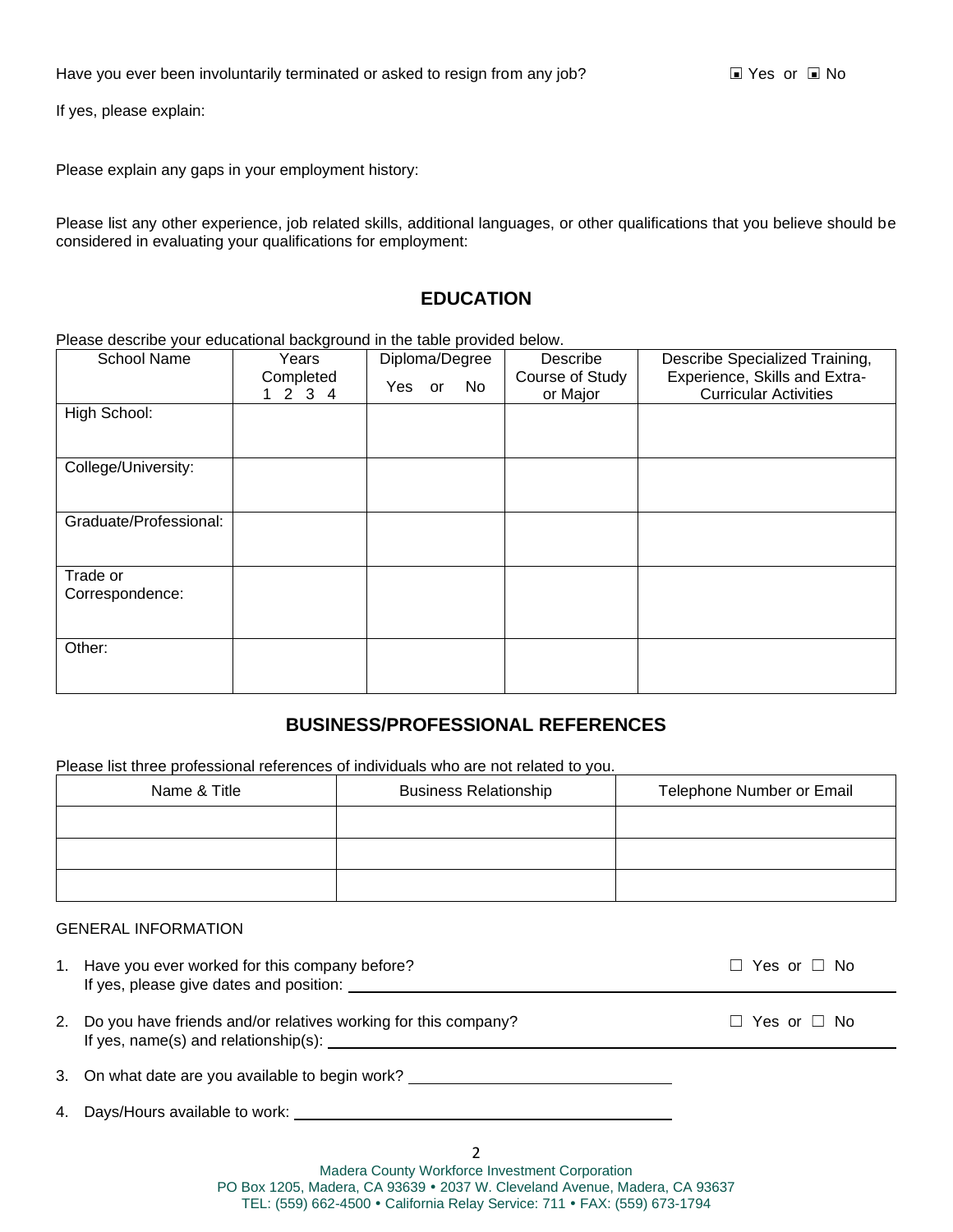| 5. Are you available to work: $\square$ Full-time<br>$\Box$ Part-time                                                      |                         | $\Box$ Shift Work $\Box$ Temporary |                         |
|----------------------------------------------------------------------------------------------------------------------------|-------------------------|------------------------------------|-------------------------|
| 6. Minimum salary required? $\Box$ Yes or $\Box$ No<br>$\mathcal{S}$                                                       | Per Hour                | S.                                 | Per Month               |
| 7. Do you have a valid CA driver's license?                                                                                |                         |                                    | $\Box$ Yes or $\Box$ No |
| 8. Can you travel if the position requires it?                                                                             |                         |                                    | $\Box$ Yes or $\Box$ No |
| 9. Can you relocate if the position requires it?                                                                           | $\Box$ Yes or $\Box$ No |                                    |                         |
| 10. Are you at least 18 years old?<br>Note: if under 18, hire is subject to verification that you are of minimum legal age |                         |                                    | $\Box$ Yes or $\Box$ No |

- 11. If hired, can you present evidence of your identity and legal right to live and work in this country? □ Yes or □ No
- 12. Are you able to perform the essential job functions for the job for which you are applying with or without reasonable accommodations? □ No

*Note: we comply with the ADA and consider reasonable accommodation measures that may be necessary for qualified applicants/employees to perform essential job functions.*

*This application for employment shall be considered active for a period of time not to exceed 45 days. Any applicant*  wishing to be considered for employment beyond this time period should inquire as to whether or not applications are *being accepted at that time.*